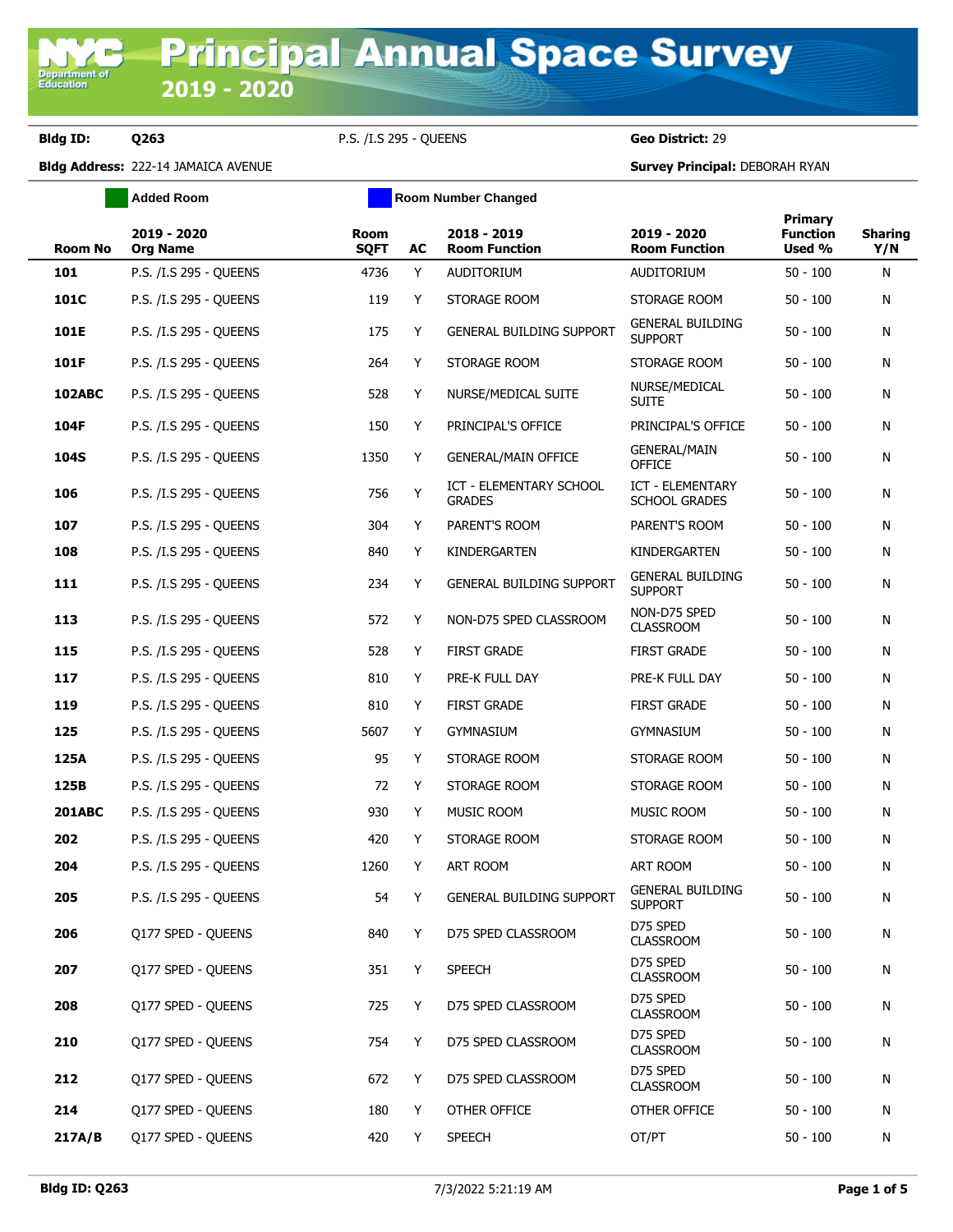**Bldg ID: Q263** P.S. /I.S 295 - QUEENS **Geo District:** 29

**Added Room Room Room Number Changed** 

|       | <b>Room No</b> | 2019 - 2020<br><b>Org Name</b> | <b>Room</b><br><b>SQFT</b> | AC | 2018 - 2019<br><b>Room Function</b>             | 2019 - 2020<br><b>Room Function</b>                       | <b>Primary</b><br><b>Function</b><br>Used % | <b>Sharing</b><br>Y/N |
|-------|----------------|--------------------------------|----------------------------|----|-------------------------------------------------|-----------------------------------------------------------|---------------------------------------------|-----------------------|
| 218   |                | Q177 SPED - QUEENS             | 70                         | Y  | STORAGE ROOM                                    | STORAGE ROOM                                              | $50 - 100$                                  | N                     |
| 219   |                | Q177 SPED - QUEENS             | 435                        | Y  | NURSE/MEDICAL SUITE                             | NURSE/MEDICAL<br><b>SUITE</b>                             | $50 - 100$                                  | N                     |
| 220   |                | Q177 SPED - QUEENS             | 270                        | Y  | <b>GENERAL/MAIN OFFICE</b>                      | <b>GENERAL/MAIN</b><br><b>OFFICE</b>                      | $50 - 100$                                  | N                     |
| 220A  |                | Q177 SPED - QUEENS             | 126                        | Y  | STORAGE ROOM                                    | STORAGE ROOM                                              | $50 - 100$                                  | N                     |
| 221   |                | Q177 SPED - QUEENS             | 464                        | Y  | D75 SPED CLASSROOM                              | D75 SPED<br><b>CLASSROOM</b>                              | $50 - 100$                                  | N                     |
| 223   |                | Q177 SPED - QUEENS             | 464                        | Y  | D75 SPED CLASSROOM                              | D75 SPED<br><b>CLASSROOM</b>                              | $50 - 100$                                  | N                     |
| 225   |                | Q177 SPED - QUEENS             | 408                        | Y  | D75 SPED CLASSROOM                              | D75 SPED<br><b>CLASSROOM</b>                              | $50 - 100$                                  | N                     |
| 227   |                | Q177 SPED - QUEENS             | 180                        | Y  | STORAGE ROOM                                    | STORAGE ROOM                                              | $50 - 100$                                  | N                     |
| 229   |                | Q177 SPED - QUEENS             | 195                        | Y  | <b>COACH'S OFFICE</b>                           | SPECIAL ED SUPPORT                                        | $50 - 100$                                  | N                     |
| 301   |                | P.S. /I.S 295 - QUEENS         | 2241                       | Y  | LIBRARY                                         | <b>LIBRARY</b>                                            | $50 - 100$                                  | N                     |
| 301A  |                | P.S. /I.S 295 - QUEENS         | 475                        | Y  | OTHER OFFICE                                    | OTHER OFFICE                                              | $50 - 100$                                  | N                     |
| 302   |                | P.S. /I.S 295 - QUEENS         | 700                        | Y  | <b>FOURTH GRADE</b>                             | <b>FOURTH GRADE</b>                                       | $50 - 100$                                  | N                     |
| 304   |                | P.S. /I.S 295 - QUEENS         | 624                        | Y  | ICT - MIDDLE SCHOOL GRADES                      | ICT - ELEMENTARY<br><b>SCHOOL GRADES</b>                  | $50 - 100$                                  | N                     |
| 306   |                | P.S. /I.S 295 - QUEENS         | 725                        | Υ  | <b>ICT - ELEMENTARY SCHOOL</b><br><b>GRADES</b> | ICT - ELEMENTARY<br><b>SCHOOL GRADES</b>                  | $50 - 100$                                  | N                     |
| 307   |                | P.S. /I.S 295 - QUEENS         | 406                        | Υ  | ACADEMIC INTERVENTION<br><b>SERVICES</b>        | <b>FUNDED - ESL</b>                                       | $50 - 100$                                  | N                     |
| 308   |                | P.S. /I.S 295 - QUEENS         | 756                        | Y  | <b>SECOND GRADE</b>                             | <b>SECOND GRADE</b>                                       | $50 - 100$                                  | N                     |
| 312   |                | P.S. /I.S 295 - QUEENS         | 70                         | Y  | STORAGE ROOM                                    | STORAGE ROOM                                              | $50 - 100$                                  | N                     |
| 314   |                | P.S. /I.S 295 - QUEENS         | 418                        | Y  | <b>AP'S OFFICE</b>                              | AP'S OFFICE                                               | $50 - 100$                                  | N                     |
| 317   |                | P.S. /I.S 295 - QUEENS         | 624                        | Y  | ICT - ELEMENTARY SCHOOL<br><b>GRADES</b>        | THIRD GRADE                                               | $50 - 100$                                  | N                     |
| 319   |                | P.S. /I.S 295 - OUEENS         | 675                        | Y  | THIRD GRADE                                     | ICT - ELEMENTARY<br><b>SCHOOL GRADES</b>                  | $50 - 100$                                  | N                     |
|       | 321/323        | P.S. /I.S 295 - QUEENS         | 891                        | Y  | NON-D75 SPED CLASSROOM                          | NON-D75 SPED<br><b>CLASSROOM</b>                          | $50 - 100$                                  | N                     |
| 325   |                | P.S. /I.S 295 - QUEENS         | 448                        | Y  | NON-D75 SPED CLASSROOM                          | NON-D75 SPED<br><b>CLASSROOM</b>                          | $50 - 100$                                  | N                     |
| 327AC |                | P.S. /I.S 295 - OUEENS         | 660                        | Y  | ACADEMIC INTERVENTION<br><b>SERVICES</b>        | <b>ACADEMIC</b><br><b>INTERVENTION</b><br><b>SERVICES</b> | $50 - 100$                                  | N                     |
| 401   |                | P.S. /I.S 295 - QUEENS         | 798                        | Y  | <b>COMPUTER LAB</b>                             | <b>COMPUTER LAB</b>                                       | $50 - 100$                                  | N                     |
| 402   |                | P.S. /I.S 295 - QUEENS         | 312                        | Y  | <b>SCIENCE PREP ROOM</b>                        | <b>SCIENCE PREP ROOM</b>                                  | $50 - 100$                                  | N                     |
| 404   |                | P.S. /I.S 295 - QUEENS         | 1085                       | Y  | <b>SCIENCE LAB</b>                              | <b>SCIENCE LAB</b>                                        | $50 - 100$                                  | N                     |
| 405   |                | P.S. /I.S 295 - QUEENS         | 54                         | Y  | <b>GENERAL BUILDING SUPPORT</b>                 | <b>GENERAL BUILDING</b><br><b>SUPPORT</b>                 | $50 - 100$                                  | N                     |
| 406   |                | P.S. /I.S 295 - QUEENS         | 624                        | Υ  | REGULAR CLASSROOM - MS<br><b>GRADES</b>         | REGULAR CLASSROOM<br>- MS GRADES                          | $50 - 100$                                  | N                     |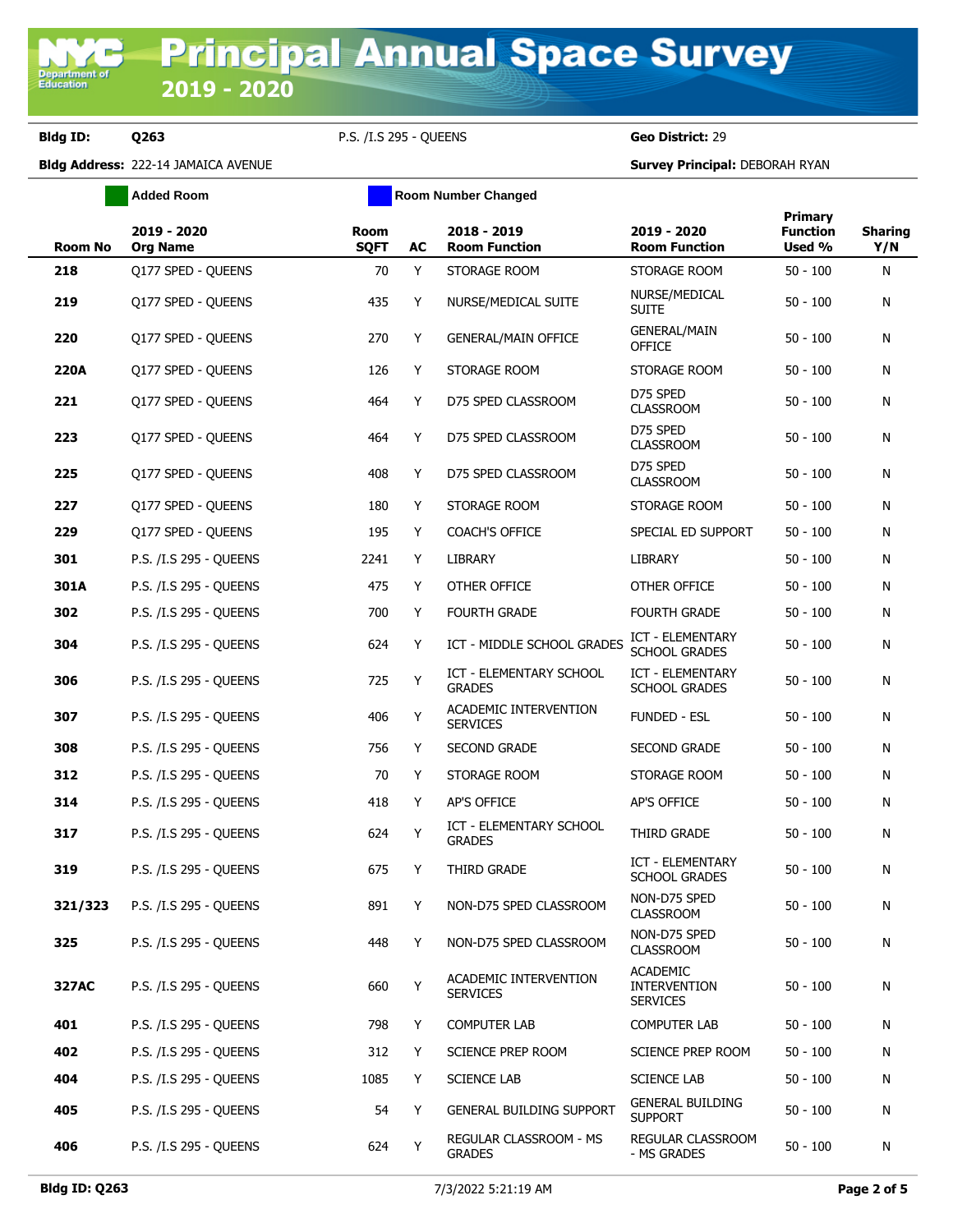**Bldg ID: Q263** P.S. /I.S 295 - QUEENS **Geo District:** 29

**Added Room Room Room Number Changed** 

| <b>Room No</b> | 2019 - 2020<br><b>Org Name</b> | <b>Room</b><br><b>SQFT</b> | AC | 2018 - 2019<br><b>Room Function</b>             | 2019 - 2020<br><b>Room Function</b>             | Primary<br><b>Function</b><br>Used % | <b>Sharing</b><br>Y/N |
|----------------|--------------------------------|----------------------------|----|-------------------------------------------------|-------------------------------------------------|--------------------------------------|-----------------------|
| <b>407ABC</b>  | P.S. /I.S 295 - QUEENS         | 800                        | Y  | SOCIAL WORKER/COUNSELOR                         | <b>SOCIAL</b><br>WORKER/COUNSELOR               | $50 - 100$                           | N                     |
| 408            | P.S. /I.S 295 - OUEENS         | 720                        | Y  | REGULAR CLASSROOM - MS<br><b>GRADES</b>         | REGULAR CLASSROOM<br>- MS GRADES                | $50 - 100$                           | N                     |
| 409            | P.S. /I.S 295 - QUEENS         | 648                        | Y  | <b>GENERAL BUILDING SUPPORT</b>                 | <b>GENERAL BUILDING</b><br>Support              | 50 - 100                             | N                     |
| 410            | P.S. /I.S 295 - QUEENS         | 648                        | Y  | <b>FIFTH GRADE</b>                              | <b>FIFTH GRADE</b>                              | 50 - 100                             | N                     |
| 412            | P.S. /I.S 295 - QUEENS         | 702                        | Υ  | <b>ICT - ELEMENTARY SCHOOL</b><br><b>GRADES</b> | <b>ICT - ELEMENTARY</b><br><b>SCHOOL GRADES</b> | $50 - 100$                           | N                     |
| 416            | P.S. /I.S 295 - QUEENS         | 77                         | Y  | STORAGE ROOM                                    | STORAGE ROOM                                    | $50 - 100$                           | N                     |
| 417            | P.S. /I.S 295 - QUEENS         | 675                        | Y  | REGULAR CLASSROOM - MS<br><b>GRADES</b>         | REGULAR CLASSROOM<br>- MS GRADES                | $50 - 100$                           | N                     |
| 418            | P.S. /I.S 295 - QUEENS         | 528                        | Y  | PRINCIPAL'S OFFICE                              | <b>GUIDANCE OFFICE</b>                          | $50 - 100$                           | N                     |
| 419            | P.S. /I.S 295 - QUEENS         | 600                        | Y  | REGULAR CLASSROOM - MS<br><b>GRADES</b>         | <b>REGULAR CLASSROOM</b><br>- MS GRADES         | $50 - 100$                           | N                     |
| 421/423        | P.S. /I.S 295 - OUEENS         | 783                        | Y  | SAVE/SUSPENSION ROOM                            | SAVE/SUSPENSION<br><b>ROOM</b>                  | $50 - 100$                           | N                     |
| 425            | P.S. /I.S 295 - QUEENS         | 624                        | Υ  | REGULAR CLASSROOM - MS<br><b>GRADES</b>         | REGULAR CLASSROOM<br>- MS GRADES                | 50 - 100                             | N                     |
| 427            | P.S. /I.S 295 - QUEENS         | 720                        | Y  | ICT - MIDDLE SCHOOL GRADES                      | ICT - MIDDLE SCHOOL<br><b>GRADES</b>            | $50 - 100$                           | N                     |
| 429-EL         | P.S. /I.S 295 - QUEENS         | 108                        | Y  | GENERAL BUILDING SUPPORT                        | <b>GENERAL BUILDING</b><br><b>SUPPORT</b>       | 50 - 100                             | N                     |
| <b>B01</b>     | P.S. /I.S 295 - QUEENS         | 192                        | Y  | <b>GENERAL BUILDING SUPPORT</b>                 | <b>GENERAL BUILDING</b><br><b>SUPPORT</b>       | $50 - 100$                           | N                     |
| <b>B02</b>     | P.S. /I.S 295 - QUEENS         | 972                        | Y  | <b>GENERAL BUILDING SUPPORT</b>                 | <b>GENERAL BUILDING</b><br><b>SUPPORT</b>       | 50 - 100                             | N                     |
| <b>B03</b>     | P.S. /I.S 295 - QUEENS         | 980                        | Y  | STORAGE ROOM                                    | STORAGE ROOM                                    | $50 - 100$                           | N                     |
| <b>B04</b>     | P.S. /I.S 295 - OUEENS         | 608                        | Y  | <b>GENERAL BUILDING SUPPORT</b>                 | <b>GENERAL BUILDING</b><br><b>SUPPORT</b>       | 50 - 100                             | N                     |
| <b>B05</b>     | P.S. /I.S 295 - QUEENS         | 504                        | Y  | GENERAL BUILDING SUPPORT                        | <b>GENERAL BUILDING</b><br><b>SUPPORT</b>       | $50 - 100$                           | N                     |
| <b>B06</b>     | P.S. /I.S 295 - QUEENS         | 576                        | Y  | <b>GENERAL BUILDING SUPPORT</b>                 | <b>GENERAL BUILDING</b><br><b>SUPPORT</b>       | 50 - 100                             | N                     |
| <b>B11A</b>    | P.S. /I.S 295 - OUEENS         | 96                         | Y  | <b>GENERAL BUILDING SUPPORT</b>                 | <b>GENERAL BUILDING</b><br><b>SUPPORT</b>       | $50 - 100$                           | N                     |
| <b>B13</b>     | P.S. /I.S 295 - QUEENS         | 392                        | Y  | GENERAL BUILDING SUPPORT                        | <b>GENERAL BUILDING</b><br><b>SUPPORT</b>       | $50 - 100$                           | N                     |
| <b>B15-EL</b>  | P.S. /I.S 295 - QUEENS         | 90                         | Y  | GENERAL BUILDING SUPPORT                        | <b>GENERAL BUILDING</b><br><b>SUPPORT</b>       | $50 - 100$                           | N                     |
| <b>B16</b>     | P.S. /I.S 295 - QUEENS         | 255                        | Y  | OTHER OFFICE                                    | OTHER OFFICE                                    | $50 - 100$                           | N                     |
| <b>B18</b>     | P.S. /I.S 295 - QUEENS         | 136                        | Y  | <b>GENERAL BUILDING SUPPORT</b>                 | <b>GENERAL BUILDING</b><br><b>SUPPORT</b>       | $50 - 100$                           | N                     |
| <b>B19</b>     | P.S. /I.S 295 - QUEENS         | 522                        | Y  | TEACHER'S CAFETERIA                             | <b>TEACHER'S</b><br>CAFETERIA                   | $50 - 100$                           | N                     |
| <b>B20-EL</b>  | P.S. /I.S 295 - QUEENS         | 924                        | Y  | <b>GENERAL BUILDING SUPPORT</b>                 | <b>GENERAL BUILDING</b><br><b>SUPPORT</b>       | $50 - 100$                           | N                     |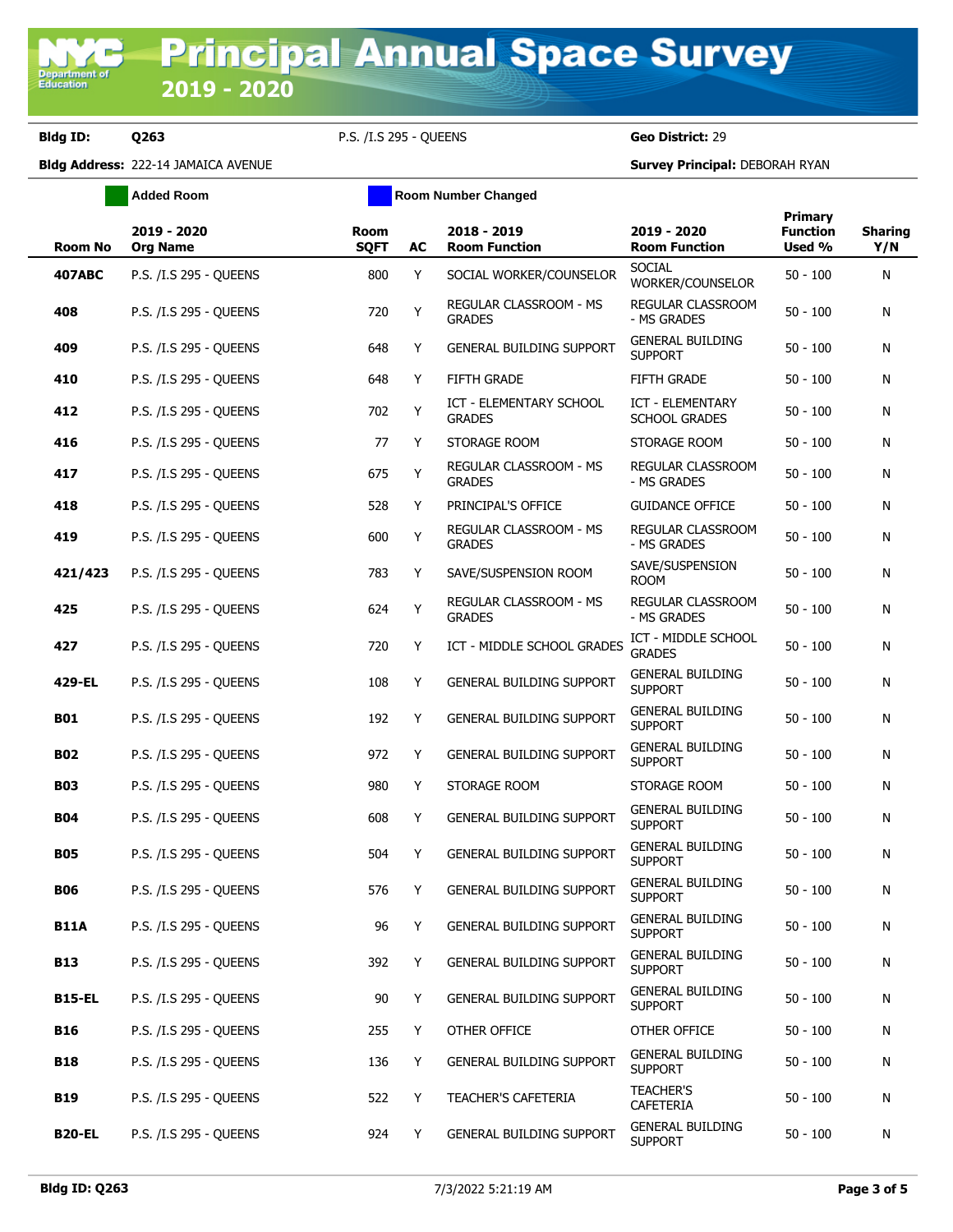**Department o**<br>Education

**Bldg ID: Q263** P.S. /I.S 295 - QUEENS **Geo District:** 29

|                | <b>Added Room</b>                                                                                                                                                                            | <b>Room Number Changed</b> |    |                                       |                                           |                                             |                       |
|----------------|----------------------------------------------------------------------------------------------------------------------------------------------------------------------------------------------|----------------------------|----|---------------------------------------|-------------------------------------------|---------------------------------------------|-----------------------|
| <b>Room No</b> | 2019 - 2020<br><b>Org Name</b>                                                                                                                                                               | Room<br><b>SQFT</b>        | AC | $2018 - 2019$<br><b>Room Function</b> | 2019 - 2020<br><b>Room Function</b>       | <b>Primary</b><br><b>Function</b><br>Used % | <b>Sharing</b><br>Y/N |
| <b>B21C</b>    | P.S. /I.S 295 - QUEENS                                                                                                                                                                       | 4277                       | Y  | STUDENT CAFETERIA                     | STUDENT CAFETERIA                         | $50 - 100$                                  | N                     |
| <b>B24-EL</b>  | P.S. /I.S 295 - OUEENS                                                                                                                                                                       | 70                         |    | <b>GENERAL BUILDING SUPPORT</b>       | <b>GENERAL BUILDING</b><br><b>SUPPORT</b> | $50 - 100$                                  | N                     |
| <b>B26</b>     | P.S. /I.S 295 - OUEENS                                                                                                                                                                       | 544                        | Y  | <b>GENERAL BUILDING SUPPORT</b>       | <b>GENERAL BUILDING</b><br><b>SUPPORT</b> | $50 - 100$                                  | N                     |
| <b>B30</b>     | P.S. /I.S 295 - OUEENS                                                                                                                                                                       | 180                        | Y  | STORAGE ROOM                          | STORAGE ROOM                              | $50 - 100$                                  | N                     |
| <b>B30A-E</b>  | P.S. /I.S 295 - OUEENS                                                                                                                                                                       | 714                        | Y  | <b>KITCHEN</b>                        | <b>KITCHEN</b>                            | $50 - 100$                                  | N                     |
| <b>B30F</b>    | P.S. /I.S 295 - OUEENS                                                                                                                                                                       | 80                         | Y  | OTHER OFFICE                          | OTHER OFFICE                              | $50 - 100$                                  | N                     |
| <b>B30P</b>    | P.S. /I.S 295 - OUEENS                                                                                                                                                                       | 162                        | Y  | STORAGE ROOM                          | STORAGE ROOM                              | $50 - 100$                                  | N                     |
|                | How many hallway bathrooms for students are there in your building?                                                                                                                          |                            |    |                                       |                                           | 8                                           |                       |
|                | Are any of the student bathrooms being shared by multiple schools?                                                                                                                           |                            |    |                                       |                                           | Y                                           |                       |
|                | Are all the student bathrooms open throughout the day?                                                                                                                                       |                            |    |                                       |                                           | Y                                           |                       |
|                | Please identify the number of non-instructional spaces, not reported above, being used for<br>instructional purposes, academic intervention services, or therapeutic or counseling services: |                            |    |                                       |                                           |                                             |                       |
|                | Are any of those non-instructional spaces being shared?                                                                                                                                      |                            |    |                                       |                                           |                                             |                       |